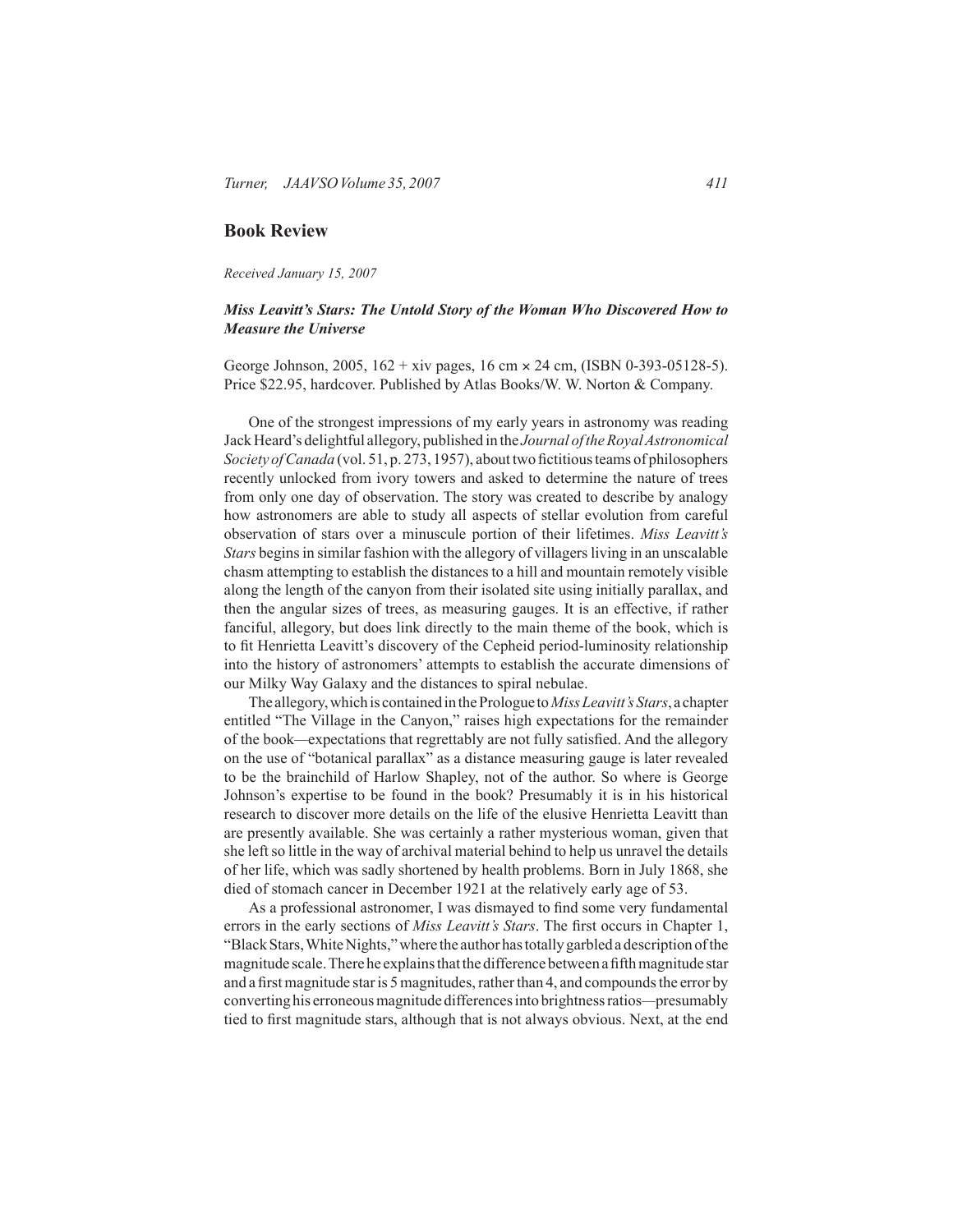of Chapter 3, "Henrietta's Law," he implies that δ Cephei was the first Cepheid to be discovered, by John Goodricke in the fall of 1784, when that honor belongs to η Aquilae, whose variability was detected by Goodricke's friend Edward Piggott a month earlier. Someone writing a book on the history of astronomy ought to know that, right? Lastly the author manages to garble the spelling of Linnaean Street in Cambridge, the main route between the Harvard Plate Stacks and Massachusetts Avenue and also where Henrietta Leavitt resided during the final days of her life. Having spent many days myself walking along the street to the plate stacks, I have become intimately familiar with its difficult spelling, and recognize how an "outsider" might easily misspell it.

Has the author succeeded in discovering additional information about Henrietta Leavitt not already known to earlier historians providing glimpses into her life? My first impressions were no, given that much of the book's bibliography includes several early histories of the Harvard women, including that of Dorrit Hoffleit. But I could be convinced otherwise.

Johnson's purpose in writing *Miss Leavitt's Stars* is to tie the story of Leavitt's discovery of the Cepheid period-luminosity relation into the broader story of how the true dimensions of our Galaxy and the nature of extragalactic nebulae were ultimately revealed through the efforts of astronomers working in the early years of the twentieth century. It is a well known story in astronomy, since it led to the Shapley-Curtis debate in April 1920 that is described in Chapter 6, "The Late, Great Milky Way." That event, arranged by George Ellery Hale for the annual spring meeting of the National Academy of Sciences in Washington, D.C., was intended to promote interest in the distance scale of the universe. It featured Harlow Shapley arguing for a Milky Way large enough to encompass the spiral nebulae, and Heber Curtis arguing that the latter are galaxies in their own right. In light of our current knowledge of the vastness of the universe, such arguments appear absurd. At the time, however, it brought to the forefront the various methodologies used by astronomers to establish distances well outside the realm of everyday comprehension. Johnson does a good job of describing the circumstances leading to the 1920 debate, and attempts to provide some of the flavor of the debate itself with reference to available published summaries provided by Shapley and others.

In spring 1996 a modern version of the "Great Debate" was reenacted in the lecture hall of the National Academy of Sciences in Washington, this time featuring Sidney van den Bergh and Gustav Tammann arguing for their favorite value of the Hubble constant. The story of the second debate is found in Chapter 10, "Ghost Stories," and, while the scientific arguments are not described in detail, the flavor of the debate is described for the reader.

Johnson's main goal in the text, however, is to provide more information about Henrietta Leavitt's life and her involvement with Cepheids in the Small Magellanic Cloud, at the same time speculating about her own thoughts on the discovery. But the meager amount of evidence available, namely the preserved correspondence of E. C. Pickering, Harlow Shapley, and Henrietta Leavitt, permits very little in